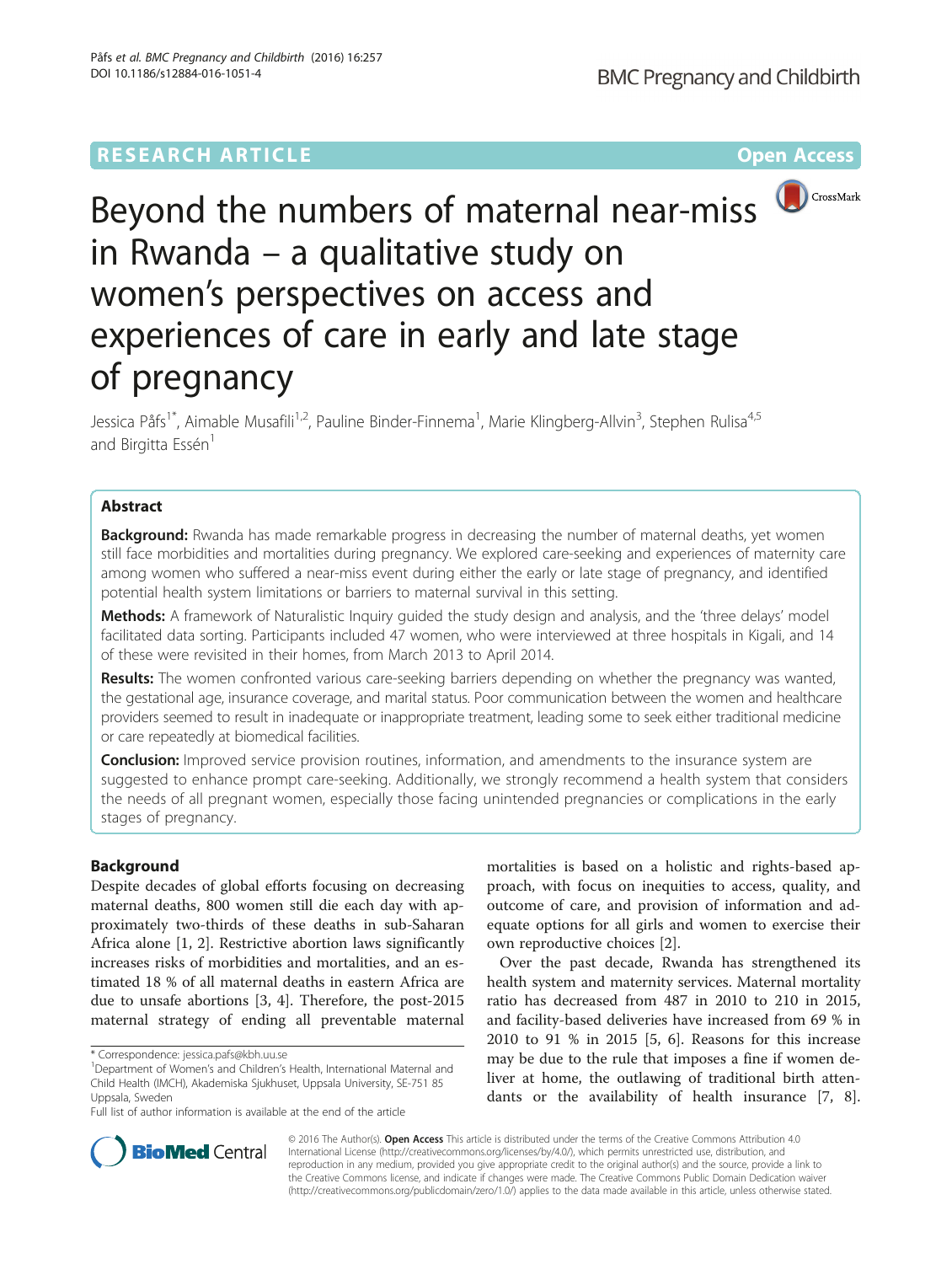Women's financial situation and health insurance coverage play a key role in facilitating their careseeking [[9, 10\]](#page-9-0). The community-based health insurance, "Mutuelle de Santé," (herein, Mutuelles), allows members to pay only 10 % of the care costs and some medicines [[11, 12\]](#page-9-0). Currently 73 % of the population is enrolled [[13\]](#page-9-0). Civil servants and military, with respective family members are covered by their own insurance scheme [[14\]](#page-9-0).

Although modern contraceptive use has increased tremendously in Rwanda, nearly every second pregnancy is unintended, and 22 % are estimated to result in induced abortions [[5, 15\]](#page-9-0). Rwanda revised its abortion law in 2012 to allow abortion for pregnancies resulting from rape, incest, forced marriage, or if the pregnancy poses a health risk to the woman or fetus [\[16](#page-9-0)]. However, to be allowed a legal abortion, approval from the court and consent from two medical doctors is needed. Given this laborious approval procedure, and the cultural and religious stigma associated with abortion in this setting, abortion continues to be difficult to obtain [\[16](#page-9-0), [17](#page-9-0)]. Notably, despite having complications requiring treatment, one-third of women do not seek post-abortion care [\[15](#page-9-0)]. A recent hospital-based study on near-miss during pregnancy in Kigali showed that 45 % of all severe morbidities and 28 % of mortalities were abortion related [[18\]](#page-9-0).

The obstetric phenomenon of near-miss is defined as "a woman who nearly died but survived a complication that occurred during pregnancy, childbirth, or within 42 days of termination of pregnancy" [[19\]](#page-9-0). WHO has introduced certain clinical, laboratory, and managementbased criteria to define near-miss in a standard manner [[20\]](#page-9-0), which have been further modified for low-resource settings [[21](#page-9-0)]. The near-miss approach functions as a quality indicator of maternal healthcare and a proxy for maternal mortality [\[19](#page-9-0)]. These women often share similar trajectories with women who do die, but they can give their perspective of what actually happened, which helps to facilitate the understanding about their barriers to accessing maternity care [[22, 23\]](#page-9-0). Relatively few studies have included near-miss events in early pregnancy, an aspect often overlooked in the maternal health dialogue, and even fewer have looked beyond the numbers [[18, 24, 25](#page-9-0)].

Our aim is to explore care-seeking and experiences of maternity care among women who suffered a near-miss event in the early or late stage of pregnancy, and to identify potential barriers and health system limitations to maternal survival in this setting.

## Methods

## Study setting

Kigali provides public and private health centers, as well as three district and three tertiary referral hospitals, which serve an urban and peri-urban population of 1.2 million. The health system has a pyramidal structure. At the grass-roots level, the community health workers (CHW) inform and encourage pregnant women to seek maternity services, and accompany for labor if needed. When in labor, a woman first turns to a community health center and is referred to higher-level district or referral hospital, if required [\[7](#page-9-0)]. Post-abortion care is available in private and public health centers and hospitals [[15\]](#page-9-0). Participants in this study were sampled purposively at three of the referral and district hospitals to be able to capture women from Kigali and referred cases, between March 2013 and April 2014.

## Inclusion criteria and definitions

Inclusion in the study was decided by the near-miss criteria, which was defined by local obstetricians in line with criteria used earlier in other low-resource contexts [[21, 22](#page-9-0)]. This included: shock, emergency hysterectomy, uterine rupture, sepsis or signs of severe infection (temperature >40), the hypertensive diseases eclampsia and severe preeclampsia, management-based criteria of blood transfusion (adapted to  $\geq$ 3 units of blood), and severe anemia (<6 HB). In this paper, we define "early stage of pregnancy" as the period within 28th week of gestation, and "late stage of pregnancy" as any time point after the completion of the 28th week of gestation. The limit of 28 weeks of gestation was chosen because this is according to the cut off gestational age for fetal viability in this setting.

#### Data collection

Ethical approval was obtained from the Rwanda National Health Research Committee, Kigali (NHRC/2012/ PROT/0045) and verbal informed consent was obtained from all study participants. The near-miss cases were identified at each hospital by the research team in collaboration with local obstetricians, midwives and nurses. The team approached each identified woman, explained the study objectives and asked whether she wanted to participate. The women were informed about confidentiality, future data storage, and their right to withdraw from the study at any given time without reason. When eligible participants were deemed physically healthy and gave informed consent, they were interviewed in their hospital room or in a private room. The interviews occurred within the first week following the near-miss event. The women were contacted for a follow-up session within nine months after the initial interview if they lived within two hours of Kigali and had given consent for a follow-up. The participants were interviewed either in their home or in a restaurant having a private room.

A framework of Naturalistic Inquiry guided the study and its dialogical approach was used for the interviews,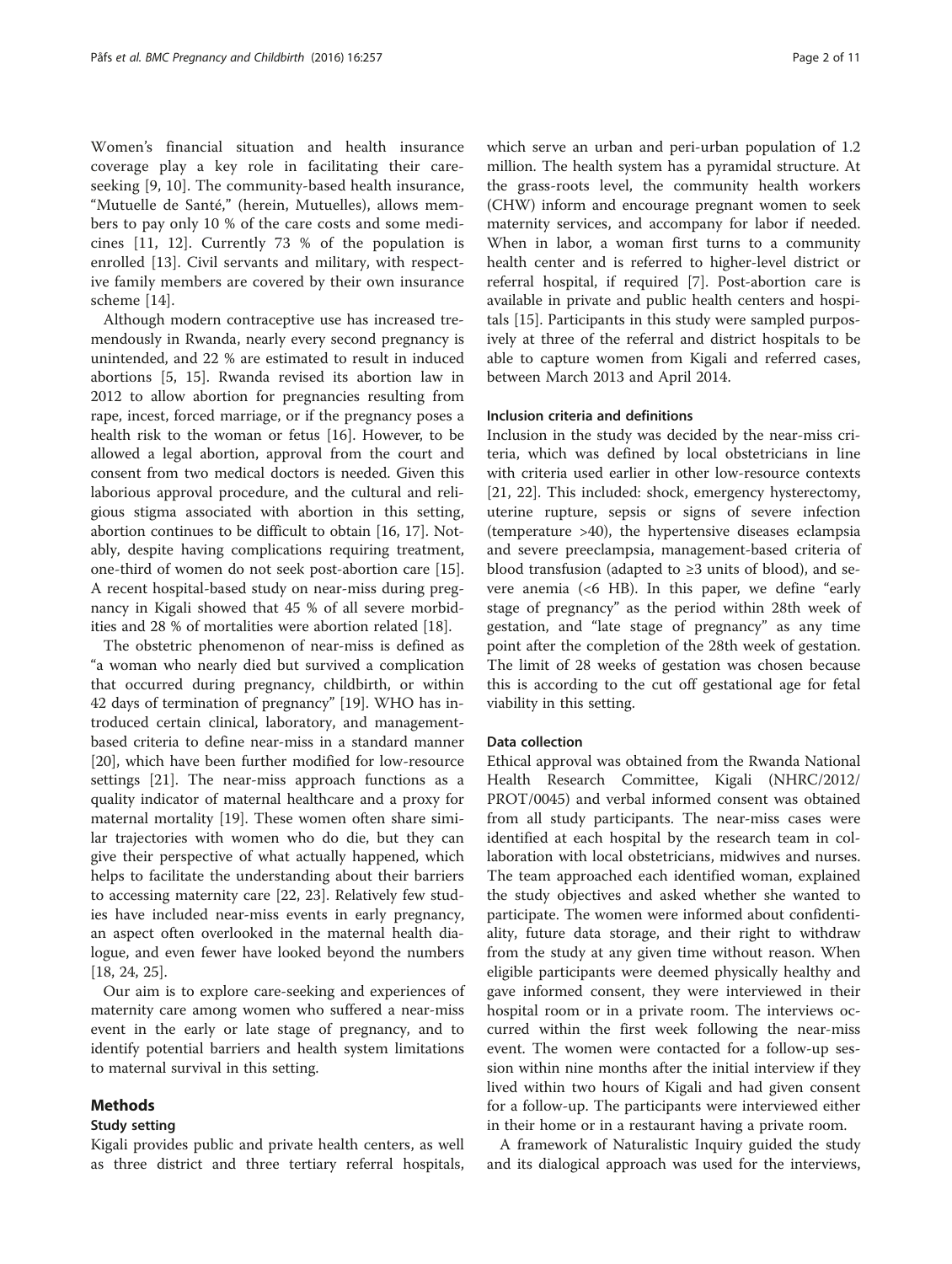which resembled a conversation more than a questionanswer interview, using open-ended questions [[26](#page-9-0)]. The themes covered during the interviews were participants' care-seeking, perceptions on access and experiences of care during pregnancy, the near-miss event, and future reproductive health desires. Prior to the study, four pilot interviews were done to validate the preliminary interview questions, additional questions emerged throughout the study as is typical for the chosen method [\[26](#page-9-0)]. The first author and a female local translator conducted all interviews, and received training in interview techniques by the third author, skilled in qualitative research. To verify our interpretations of the findings, we did member checks throughout the study period with the informants and community members, as well as to help define emergent interview questions [\[27](#page-9-0)].

Participants included 47 women for first-round interviews and 14 of these for follow-up. All interviews, except one, were digitally recorded. Each first-round interview took 20–60 min, and follow-up interviews 1–2 h. The interviews were conducted in Kinyarwanda and translated into English with the help of two interpreters. Eighty percent of the interviews were cross-checked and validated for consistency by additional interpreters, who were unknown to each other.

#### Analysis

Early analysis commenced during fieldwork by coding and summarizing women's narratives and field notes. When all interviews were completed, the first author reread all transcripts and field notes, and recoded them, in discussion with the co-authors. To conceptualize barriers to seeking and receiving care in this setting, data were sorted with inspiration from Thaddeus and Maine's (1994) 'three delays' model: Phase I: decision to seek care; Phase II: identifying and reaching medical facility; Phase III: receiving adequate and appropriate treatment [[28\]](#page-9-0). We created a matrix with separate columns for early and late stages of pregnancy, and color-codes for marital status, for whether the severe obstetric complications arose prior or at arrival to the facility, and if care had been sought repeatedly. Separating near-miss events upon and after arrival helped to facilitate the distinction between potential pre-facility barriers and quality of care [[24, 29\]](#page-9-0). We compared the overall similarities and differences of women's narratives and field observations, and noted resemblances and contrasts in trajectories and experiences of care.

## Results

Most women lived in the peri-urban communities of Kigali. Age, educational level, and parity (Table 1) varied among the participants. The marital status also varied, and some had been abandoned by their partners because

| Near-miss cases                              | Early: $\leq$ 28<br>weeks $(n=21)$ | Late: $>28$<br>weeks $(n = 26)$ |
|----------------------------------------------|------------------------------------|---------------------------------|
| Upon arrival                                 | 20                                 | 5                               |
| After arrival                                | $\overline{2}$                     | 22                              |
| Defined as repeated care-seeking<br>attempts | 10                                 | $\overline{4}$                  |
| Diagnosis <sup>a</sup>                       |                                    |                                 |
| Hemorrhage                                   | 10                                 | 15                              |
| Hypertensive disorder                        | 1                                  | 9                               |
| Infection                                    | 8                                  | 6                               |
| Obstructed labor                             | 0                                  | 1                               |
| Anemia                                       | 3                                  | $\mathbf 0$                     |
| Age (years)                                  |                                    |                                 |
| < 20                                         | 1                                  | 1                               |
| $20 - 24$                                    | $\overline{7}$                     | 8                               |
| $25 - 29$                                    | 6                                  | $\overline{4}$                  |
| 30 <                                         | 7                                  | 13                              |
| Marital status                               |                                    |                                 |
| Single/Separated                             | 10                                 | 3                               |
| Married/Cohabiting                           | 11                                 | 23                              |
| Education                                    |                                    |                                 |
| Primary                                      | 13                                 | 15                              |
| Secondary                                    | 5                                  | 6                               |
| Upper level                                  | 1                                  | 3                               |
| None or unknown                              | 2                                  | $\overline{2}$                  |
| Community-Based Health Insurance             |                                    |                                 |
| Yes                                          | 13                                 | 21                              |
| No                                           | 8                                  | 3                               |
| Other insurance                              | 0                                  | $\overline{2}$                  |

Table 1 Characteristics of the women and their near-miss events, separated according to week of gestation

<sup>a</sup>Six women had two near-miss events as defined by a physician, midwife or nurse

of the pregnancy or the near-miss event itself. All except five women belonged to the lower socioeconomic group, according to their occupation and whether they were targeted by the community based health insurance, Mutuelles.

The women arrived either at the facility in a lifethreatening condition or had developed the complications at the facility, or both. A few had been identified as "high risk" cases either by a healthcare provider or by a CHW, and been admitted prior to labor. In most cases, however, the women reported that they either had no trust in the person assigned as CHW, or that the person had not been active during their pregnancies. Among the women with near-miss in early pregnancy, all pregnancies terminated before gestational week 28, and no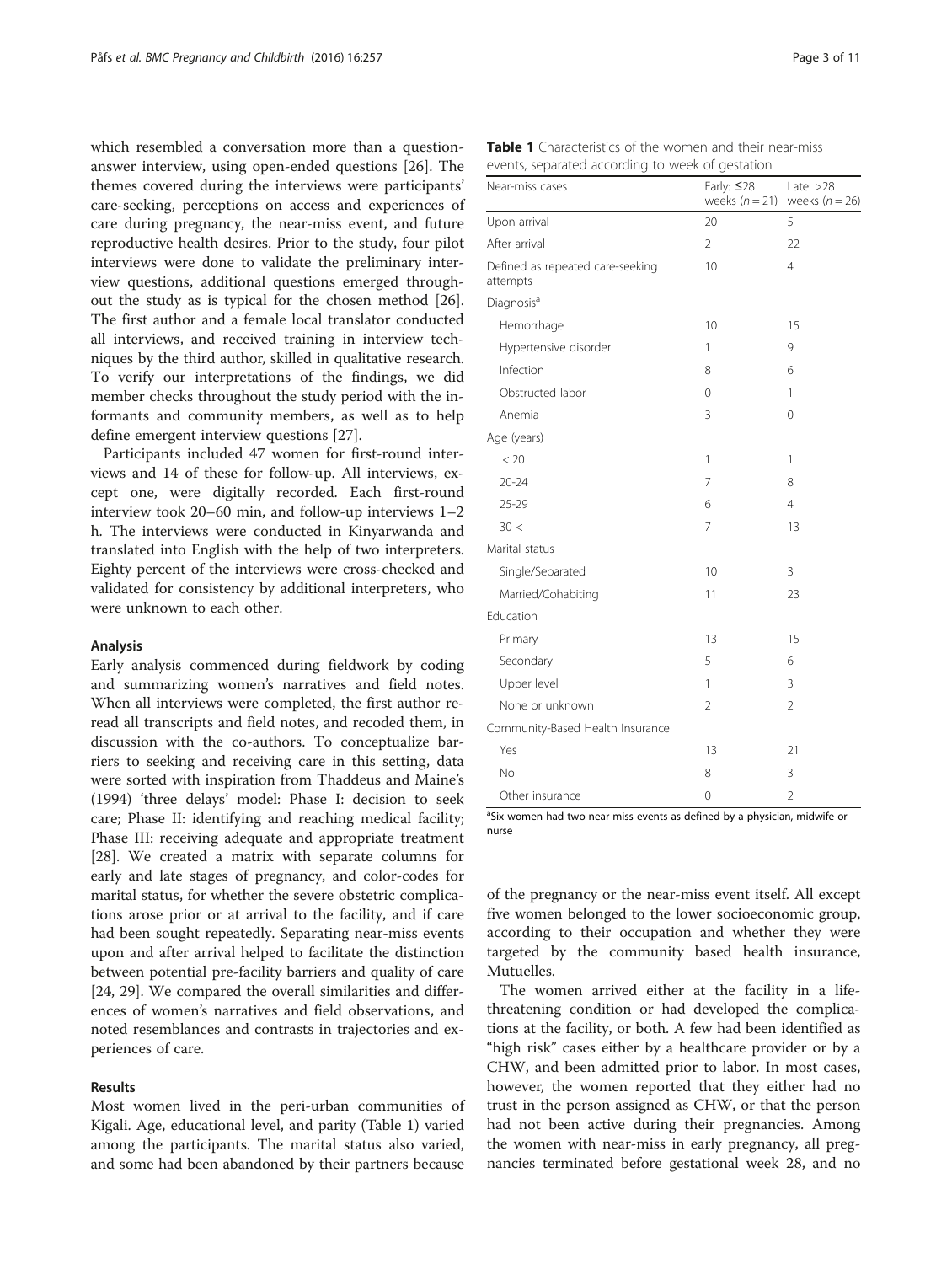fetuses survived. Among women in late pregnancy, eight were either stillborn or did not survive during the neonatal period.

Factors that delayed or supported care-seeking are shown in Fig. 1. Care sought "formally" refers to private and/or public healthcare facilities providing maternity services within the formal health system. "Informally" refers to solutions sought outside the defined health system. Four main themes were identified: (i) Pregnancy status, (ii) Barriers in seeking and reaching appropriate care, (iii) Inadequate counseling and repeated careseeking, and (iv) Continued adherence to traditional medicine.

## Pregnancy status

Unmet need for contraception and unintended pregnancies were common themes in women's narratives and appeared to influence the decisions women made about their pregnancy status. For some, the modern contraceptives had either failed or the women had decided to stop because of side effects. Others had relied on traditional methods of counting, been breastfeeding or unaware of the potential to conceive. Some had attempted to use condoms but had failed, or described partner refusal. The younger women relied on either condoms or counting, or nothing, and had low awareness of modern longlasting methods.

Only one of the single women described her pregnancy as intended and wanted, while the rest expressed them as unwanted. This varied among women in a relationship, and several had not been happy about the news. One woman of five children said she "came to terms with it," yet described ambivalence towards it:

I never considered having an abortion. But when it was four months, when I used to see some small bleeding, I thought about it and I wished it could go away. But I never thought of doing it myself. (#43: 36 year-old, grandmultipara, late pregnancy).

Some of the women had intentionally terminated their pregnancy based on their desire to not become a mother, inability to financially provide for a baby or lack of support, or the expectant father's desire to not keep the pregnancy. In some cases, the expectant father was absent altogether. The decision to abort had been taken in isolation, or after seeking advice from a trusted friend or relative. The women had turned either to a traditional healer or clinic offering this service clandestinely. Some attempted to terminate the pregnancy themselves. The latter had occured among the women who were unable to pay for those services, or were unaware of how to access them. These women aborted by either eating several contraceptive pills, drinking glycerin or other "mixtures," or by using cassava sticks, which were thought to contain a toxin to provoke an abortion. One single woman explained:

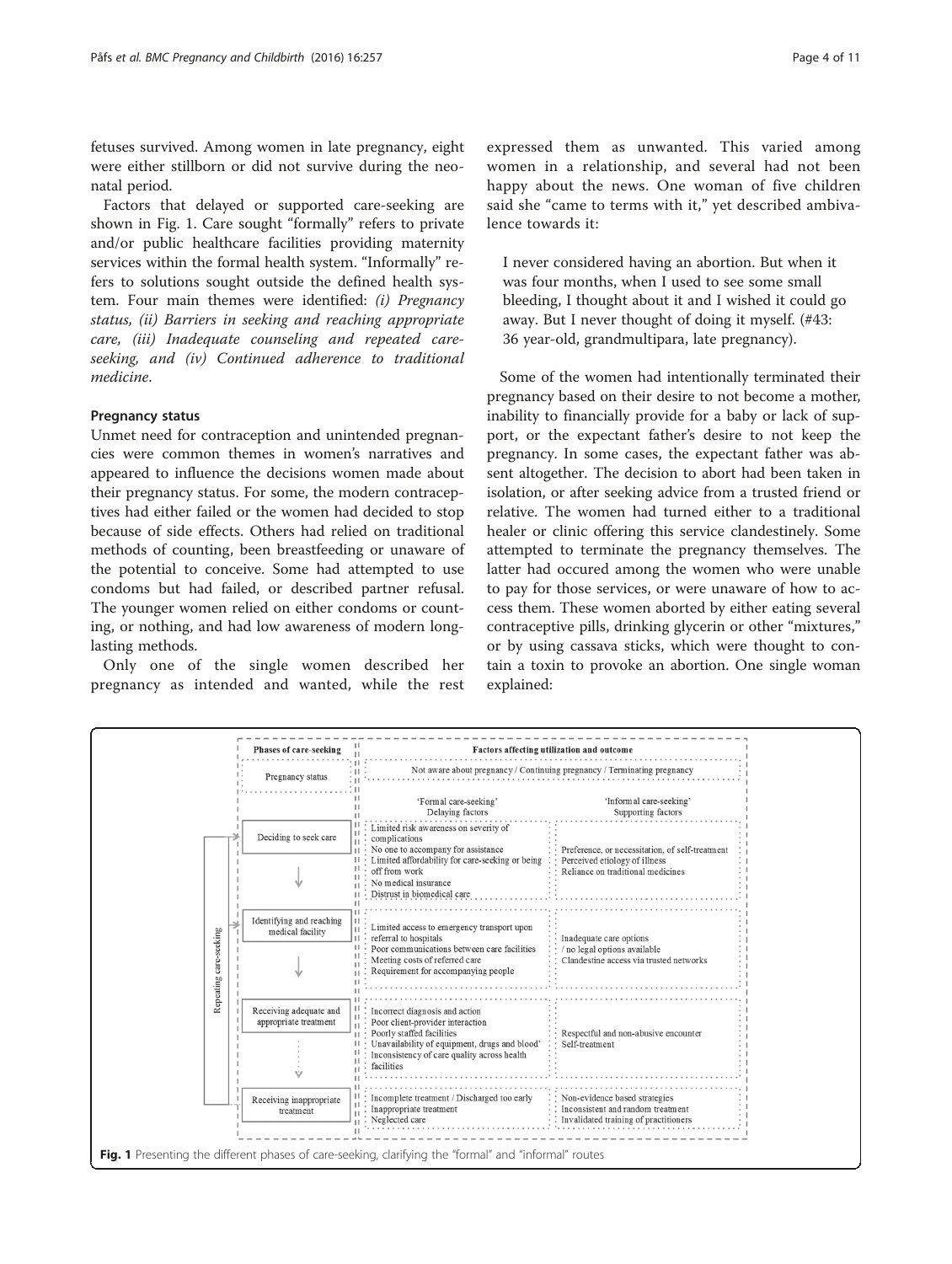I got two cassava sticks, went to the toilet and inserted them deep into my vagina. I hated myself in that moment, but I was reasoning that since my parents are dead, and I don't have a husband, I would not have been able to take good care of that baby. So, I felt like the best option was to abort that pregnancy (#6: 29 year-old, nullipara, early pregnancy).

Another single woman explained how she "went to a place to take care of it, but somehow they failed" (#16: 24 year-old, nullipara, early pregnancy). For one of the women, the abortion was triggered by physical abuse from her partner: "He was not happy about the pregnancy […] When I was three and a half months pregnant, he punched me from the back and I started bleeding" (#17: 38 year-old, primipara, early pregnancy). A few of the women with early-pregnancy near-miss explained the termination of pregnancy as unexpected, with some unaware of being pregnant. One particular case was a 16 years old girl with near-miss in late pregnancy who also expressed the termination of pregnancy as unexpected. She had not disclosed her pregnancy to even her mother because: "I feared that she would beat me up". In the eighth month of pregnancy, her mother took her to a traditional healer for something they believed was an intestinal worm. The girl described how she had a miscarriage on the toilet when she came home: "I started to bleed a lot. One neighbor found the baby and called the police" (#26: 16 year-old, nullipara, late pregnancy). The woman was being investigated by the police, and suspected for voluntary abortion. A few others also reported being accused for voluntary abortion, and subsequently, because of it, were left by their intimate partner or lost their jobs.

## Barriers to care-seeking and reaching appropriate care

The decision to seek care was influenced by the perceived need for treatment and quality of care. Symptoms throughout pregnancy, such as swollen feet, bleeding, pain or not feeling fetal movement, were seldom referred to as reasons to seek care. The women relied on, and sought advice from, their closest social network of family, friends, neighbors, CHWs, or traditional healers. However, among those with symptoms in early pregnancy, hesitation in both consulting others and seeking care were evident and described in the women's narratives about having thought or wished for the symptoms, mostly bleedings, to stop by itself. The shameful and stigmatizing label of being pregnant outside a partnership was a contributing reason, and these pregnancies were often kept secret. Among the single women who had intentionally terminated their pregnancy, they had tried to hide the pain and bleeding. In each of these cases, the woman was found in a critical condition by a family member or neighbor, and brought to the facility for care. In contrast, married women appeared to postpone seeking care less when symptoms arose, partly because they felt protected from the suspicions and stigma of self-terminating a pregnancy: "Since I am a married woman, people did not seem to care. It is unthinkable that anyone could provoke an abortion if you are married" (#2:27 year-old, multipara, early pregnancy). However, if the pregnancy outcome was negative, some women expressed barriers to reaching appropriate care. Despite heavy bleeding, one participant described being denied care at a private health center: "When I got in the doctor said he wasn't going to do anything for me without my [partner] also being there […] he said he can't do anything because they always shut down his dispensary" (#12:24 year-old, multipara, early pregnancy). Women perceived this precautionary measure as the healthcare provider trying to avoid accusations about having performed an abortion.

Limited affordability and/or not being covered by Mutuelles were presented as an important factor of delay in both early and late pregnancy. The ability to pay while seeking care was perceived as important, particularly because: "if you don't have money to pay they lock you in at [the health facility] for a long time" (#22:30 year-old, primipara, late pregnancy). Unemployment, shortage of money and/or lack of support from the partner or other relative had delayed care-seeking for several participants. In addition, being covered by Mutuelles was perceived as a necessity to be able to manage costs. However, a delaying factor for enrolling in the health insurance program was that everyone in the family had to sign-up and pay immediately upon enrollment. Obtaining the insurance was also perceived to sometimes take a month or longer. Several women had enrolled only when they learned they were pregnant, or according to the perceived due date, which was sometimes wrongly estimated by healthcare providers. Paradoxically, the reliance on the due date also caused some women to delay their care-seeking. This appeared to be caused by an obedience to guidelines and fear of coming 'too early' to the health facility, which was perceived to not be appreciated by healthcare providers. There were a few cases where the women had waited with seeking care, as they believed their symptoms were not labor related. For example: "I thought I was not supposed to go to the hospital yet as it was still not the due date they had provided me with. Therefore I delayed" (#30:21 year-old, primipara, late pregnancy).

The concept of witchcraft was described and understood as a reason for potential complications during pregnancy. Witchcraft was referred to as someone wanting to harm the woman or her pregnancy because of jealousy or hatred towards her or her family. These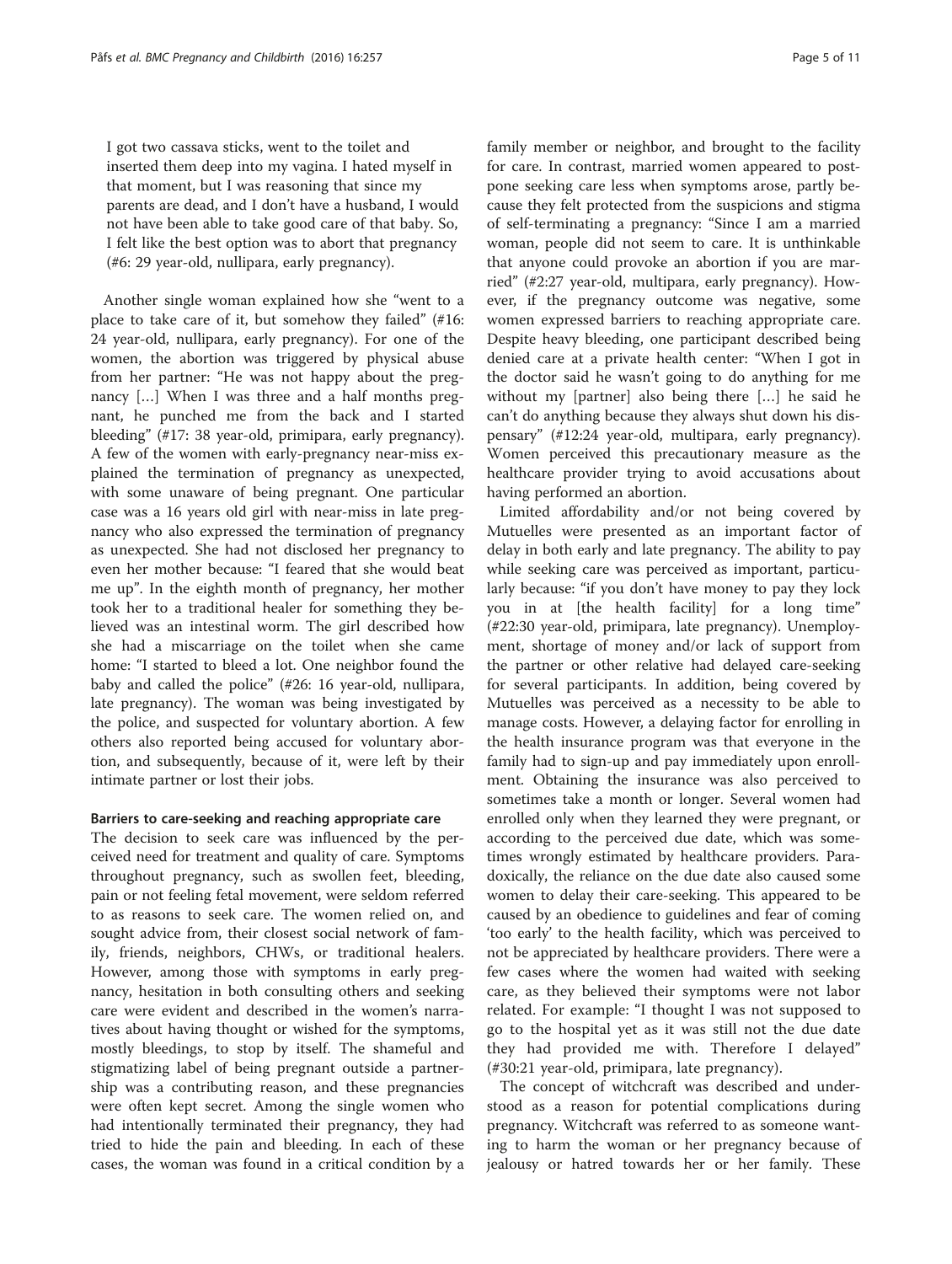perceptions also contributed to delayed care-seeking, either because women did not want to disclose their pregnancy before it was visible, or because biomedical care was not considered applicable. For example: "I thought I'd been bewitched, so I didn't go directly to hospital. A lot of people had told me it was possible to have this kind of bleeding if a person is bewitched" (#8:30 yearold, multipara, early pregnancy).

Distrust in care was prominent, and being accompanied by someone was perceived as important for facilitating admission, as well as organizing needed supplies and providing food while at hospital. Problems with reaching the actual care-facility were not noted, but flaws in the referral chain were pointed out in some narratives and appeared to be due to lack of transport or because of constraints in the communication between and within facilities. In a few cases, the receiving hospital had been unprepared for an emergency case. One woman explained how she was still lying in the ambulance and could "hear [the nurse] arguing that another hospital was responsible for the referral" (#47: 23 year-old, primipara, late pregnancy). She was finally admitted after what she described as a moment of stress.

## Inadequate counseling and repeated care-seeking

Missing supplies, lack of staff, poor patient-provider interaction and suboptimal treatment, as described in the women's narratives, were identified as main barriers to an optimal care encounter. Repeated care-seeking occurred because women had either been misdiagnosed, received incomplete care, discharged too early, or received inappropriate treatment altogether. These were identified among women both in the early and late stages of pregnancy, and appeared to have contributed to some of the near-miss events.

Among the women who had near-miss in early pregnancy, a few had received contraceptives, or another form of treatment without knowing they were already pregnant. When the symptoms occurred, such as bleeding, some described being unaware of any danger and had therefore delayed with seeking care. Others described that they sought care but were advised to return home. One woman who sought care directly after her miscarriage explained: "I returned home because the nurse told me that since I had aborted I didn't need to go to the hospital. I went home, buried the baby and stayed home for about a week" (#21:24 year-old, nulliparous, early pregnancy). This woman's condition worsened, and when she finally returned to the health center, she was in sepsis and immediately referred to the hospital where one of her fallopian tubes was promptly removed. Another woman was discharged after being treated with three blood transfusions due to postabortion bleeding. We visited her at home a few days after and found her with a high fever. The inpatient services during her near-miss event had put her in debt and she was not planning to return for care before obtaining the insurance. She said her application was in progress and she waited for a decision. She stayed home for some additional days and when her condition worsened, she was again brought to a health center, from which she was immediately referred to the hospital because of sepsis caused by a retained placenta, and she experienced a second near-miss event.

Most women with a near-miss in late pregnancy had attended one antenatal check-up, but only a few had attended more than once. Several reported that healthcare providers had not been engaged in dealing with their symptoms or health concerns. Retrospectively, they believed their problems could have been avoided had the providers paid more attention and informed them of potential complications. This was especially apparent among women with hypertensive disorder. Their early signs were missed in consultations, misdiagnosed or not taken seriously, even though women had repeatedly sought advice at the health center. One woman explained: "When I went to the health center for the antenatal check-up, they always told me I had no problem. They said I should not work so hard and gave me painkillers whenever I complained of pain" (#15:24 year-old, primipara, late pregnancy). Some women described having limited trust in the advice or the medicine given to them. One woman sought care because of pain during early pregnancy and the healthcare provider wanted to treat her with what she recalled as an injection and pills. She refused: "I asked him how he could inject me and give me pills without consulting me to be sure about what I had […] I refused because I didn't trust those medicines because I thought they could also be harmful to my pregnancy" (#12:25 year-old, multipara, early pregnancy). She later miscarried and bled heavily, leading to a transfusion when she arrived at the health facility.

Limited ability to pay, and Mutuelles not reimbursing the costs for all medicines appeared to be a contributing factor to the incomplete treatment. One woman explained how she had asked to be discharged earlier than necessary because she could not afford inpatient treatment. The participant who sought care due to a threatened abortion after physical abuse from her husband said: "[The doctor] prescribed me some medicines but they asked me to go and buy them on my own. When I got home, my husband refused to buy those medicines" (#17 38 year-old, primipara, early pregnancy). She miscarried, lost blood, sought care again and was diagnosed with severe anemia for which she was unable to afford the medicine. However, she further explained that the doctor had bought her the medicine when he learned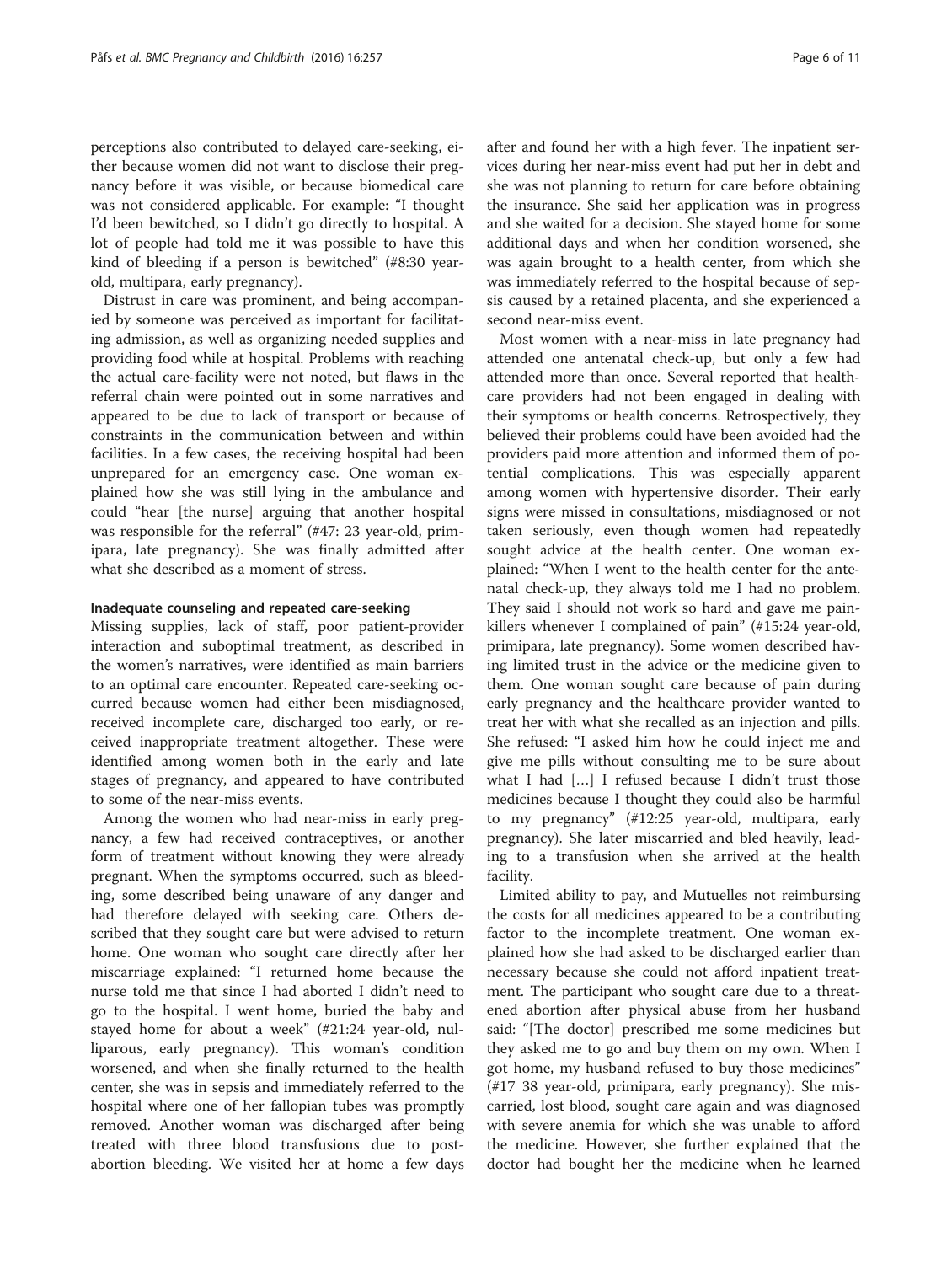she was unable to afford it. Other women confirmed the struggle of affording medicine, particularly for treating anemia, as Mutuelles did not reimburse this medicine. Others faced challenges such as affording equipment or the expense of an emergency surgery. In some of these cases, the healthcare providers had helped out: "One of them bought me an injection, and another added the amount that was left from what my husband had so we could buy the medicine" (#31:22 year-old, primipara, late pregnancy).

Women understood giving birth at a care facility as obligatory, and most were supportive of this policy but questioned the fee system if they did not reach a facility on time. However, women raised complaints about being disrespected at the care encounter, as well as about how healthcare providers dismissed their obstetric history and their own expressed needs. In particular, women with earlier experiences of complicated births had actively tried to prevent future complications but felt overlooked. These women met such comments as: "Who do you think knows what to do here, us or you?" (#45:29 year-old, multipara, late pregnancy).

Overall, the underlying reasons for the near-miss outcome were rarely explained to the women. For some, their survival was paramount, and they had no interest in knowing the details of their diagnosis. One woman, who was informed about her hypertensive disorder, explained, "They told me I had a very serious disease that can kill. But, I don't believe in that because I put my trust in God" (#23:25 year-old, primipara, late pregnancy). Several women wanted to know more, but expressed difficulties in obtaining an explanation:

"Every time I asked the nurse to tell me what was going on, they would tell me that it is only up to the doctor to tell me that. However, when the doctor comes to see you, he only asks how you are doing and doesn't bother to tell you what is causing your problem" (#14:26 year-old, multipara, early pregnancy).

For some women, their complications arose posttreatment, mostly due to retained placentas or other infections developing into sepsis. These women had not received counseling on symptoms to pay attention to, and delayed seeking care again because they perceived the symptoms as part of the recovery process. One raised this complaint: "All of them, including those who were discharged at the same time as me, were told nothing" (#12: 25 year-old, multipara, early pregnancy). It was apparent from the follow-up interviews that only a few of the women had been offered contraceptive counseling before being discharged. At the time of the interview, several were not using any method of protection.

The overall limited exchange of information seemed to create an atmosphere of distrust among the women with the care that was provided to them, or deepened their own reasoning on the explanations for what happened. One woman with a stillbirth, whose hypertensive disorder had gone undetected, had not received any explanation from the healthcare provider, and reasoned: "I have a belief that there is one lady who bewitched my baby inside the womb, because, I used to feel my baby moving, with no problem, but after that lady visited me, my baby died" (#42:20 year-old, primipara, late pregnancy). For others, the discontent with care provided made them turn to a traditional healer. One participant had sought biomedical care repeatedly without receiving explanations about her persistent bleeding, and decided to turn to a traditional healer. The bleeding initially stopped but returned after some days and became severe. Her partner brought her to a public health center, and she was referred to the hospital, where it was discovered she had a ruptured ectopic pregnancy. Immediate actions were taken: "They decided to operate me as an emergency, even before other people they had been scheduled to operate" (#20:30 year-old, multipara, early pregnancy).

## Continued adherence to traditional medicine

Adherence to the use of traditional medicine was prominent in women's care-seeking during pregnancy, particularly right before birth. Traditional medicine was taken as a preventive measure, either orally or applied on the belly, a process called kwitegura, which translates as "to get ready". The "medicine" was taken in secret and seldom revealed to the healthcare providers because the women perceived that most biomedical health facilities would impose a fine if they found out.

One reason for turning to a traditional healer before giving birth was described as precautionary measure and explained as, "If a woman has been bewitched she won't die while delivering" (#47:23 year-old, primipara, late pregnancy). Besides the protection from potential witchcraft, the medicines were also described as a protective agent for both the mother and child from certain sicknesses or for helping to facilitate childbirth, mostly by increasing the contractions. Another aspect was distrust in the quality of available biomedical care, as one woman described:

I was due but my contractions had not started and I knew that if you go to [the clinic] without contractions, they are not going to help you. My husband bought a small dose of traditional medicine made from herbs. It helped me. If I hadn't taken that medicine, I wouldn't have given birth (#36:37 year-old, multipara).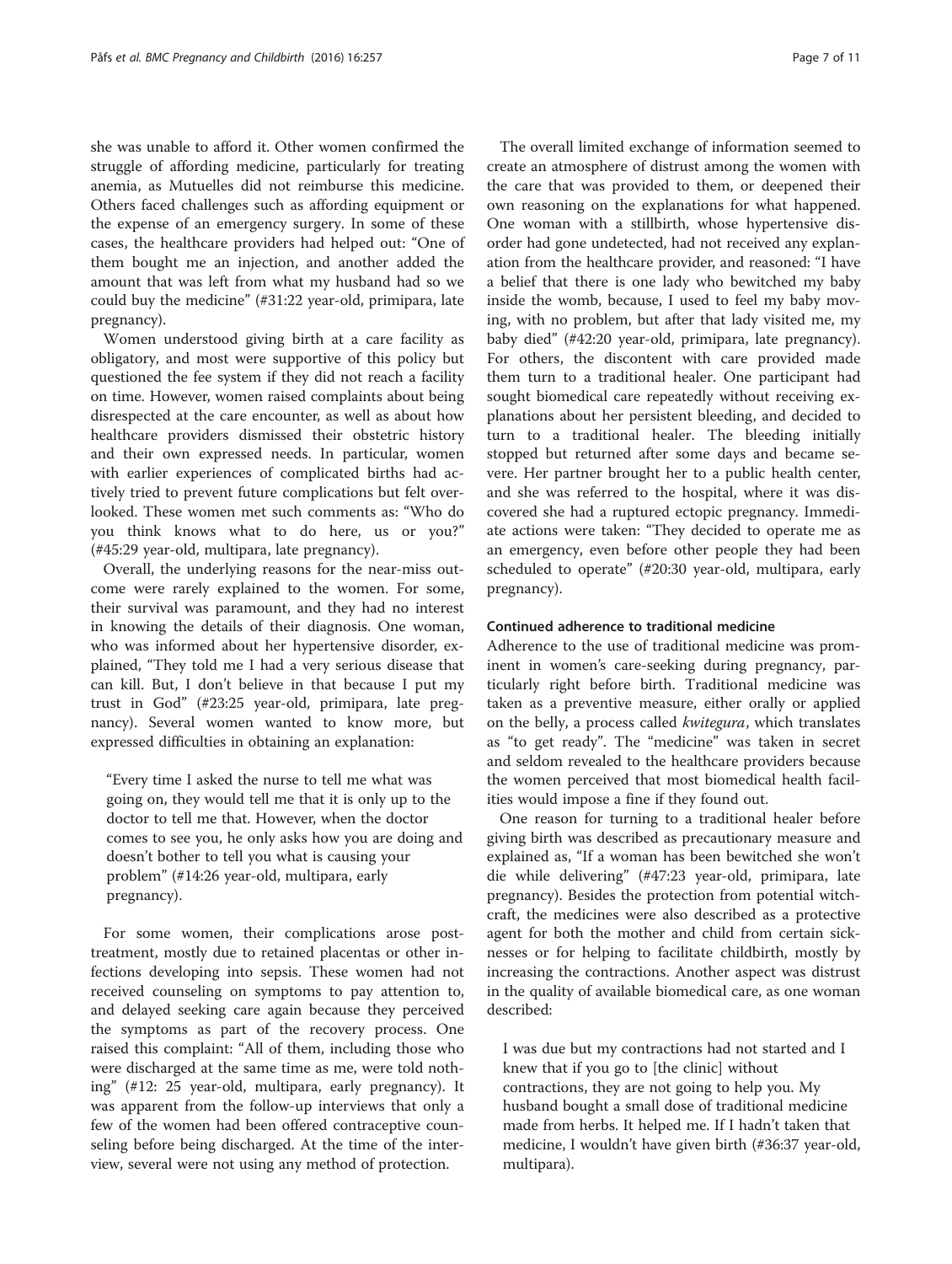Cost was the final contributing factor described by participants that helped them turn toward traditional medicine. The women described having the option to delay paying for traditional medicines, or to pay for them in installments, neither of which were offered by the formal facilities. In addition, whereas sometimes the medicines were used willingly, many described use of informal treatments as having been imposed by a family member, mostly the mother, mother-in-law, grandmother or sister. Use of traditional medicines for pregnancy and childbirth was confirmed as common practice, particularly in certain areas of Kigali and the rural context. A few of the participants, however, stated they had not taken these measures because it conflicted with their religious beliefs. Others perceived them as harmful or not needed in their urban community.

## **Discussion**

This study identified various trajectories to near-miss events. Women confronted different barriers depending on whether the pregnancy was wanted, the gestational age, their insurance coverage, and their marital status. The latter was particularly important, and is an indicator to access and receipt of appropriate care in early pregnancy [\[30\]](#page-9-0). Women's unmet need for contraceptives was prominent, highlighting a necessity for improved access to reproductive health information and services. It is suggested that one-third of maternal deaths could be averted if the need for contraception is met; however, this will not eliminate unwanted pregnancies completely [[31, 32\]](#page-9-0). The women wanting an abortion faced an absence of care options and put their own lives at risk in the process. It is nonetheless probable that "safe" options are available, especially in the urban setting, by clandestinely paying someone to discretely perform them. Yet, to access these options, one must have reliable networks and financial resources, which are often not available to women in low socioeconomic groups. These women are thus forced to take other less desirable measures [\[15](#page-9-0)]. These findings highlight important aspects of inequity in this setting.

Given the stigma and criminalized status of abortions, women with early-pregnancy symptoms were simultaneously cautious about seeking care and sometimes suspected of being responsible for the near-miss event, especially if single. Notably, one of the single women who had a late miscarriage at home was reported to the police by a neighbor. In Rwanda, women imprisoned for abortion are often reported by someone from their closest social network [\[17\]](#page-9-0), which may serve to increase community distrust. Rwanda may be exceptional in its reporting system and implementation of the abortion law, highlighting the question of gender inequity, as it is the woman who is sentenced to prison, but not the

partner, who might have organized it or potentially forced her to terminate the pregnancy [[33](#page-9-0)]. The Rwandan Penal Code, Article 163, states that a person who causes a woman to abort is liable to imprisonment [\[16](#page-9-0)]. Whether this law is realized, in practice, warrants further exploration. Another aspect of gender inequity is the presence of social sanctions imposed on women who are suspected of aborting, such as losing a job or their reputation, and lastly, being denied appropriate care. In agreement with our findings, women seeking post-abortion care are likely to be deprioritized, or even denied care altogether [\[34\]](#page-9-0). In addition, it may be that single women are more prone to face discrimination. Our findings suggest that married women perceived they experienced less suspicion of having conducted an abortion. Nevertheless, one woman's partner was still asked by the physician to be present for her to gain access to care. The criminalized label of abortions may pose inner moral conflicts, or fear of being suspected as responsible, and can also inhibit healthcare providers from performing their job, as suggested by a recent systematic review [\[35\]](#page-9-0). This is a subject for further research in Rwanda.

Due to inappropriate treatment, some of our participants had sought care repeatedly. This calls for an improvement in the service provision routine. Hypertensive diseases left unnoticed or undiagnosed strongly suggests a need for improved education about warning signs, as well as other obstetric complications, among providers, the community, and childbearing women. Although Rwanda has an increasing rate of facility-based deliveries, this does not support that all healthcare providers are skilled or that morbidities and mortalities have decreased accordingly [\[18\]](#page-9-0). Within the ambition to reduce adverse maternal outcomes, our findings highlight that healthcare providers must think beyond biomedical qualifications, and work toward improving communication to make services appealing and trustworthy to women and their social networks [\[36\]](#page-9-0). Women's perceptions about being overlooked seems to have contributed to their reluctance to raise concerns – or to adhere to biomedical care altogether – which is also explained as a reason for the poor uptake of antenatal care in this setting [\[37\]](#page-9-0). Our findings echo the long-established discourse of treating women of lower socioeconomic and educational levels as unable to comprehend, and therefore not provided adequate explanations [\[38](#page-9-0), [39](#page-9-0)]. This is in contrast to women of higher socioeconomic and educational levels, who usually dare to demand explanations [[40\]](#page-9-0). Our findings raise awareness about the importance of respectful care services and provision of information to all women, particularly as women consult and trust each other.

Being pushed to seek care repeatedly may reinforce existing inequities since women from lower socioeconomic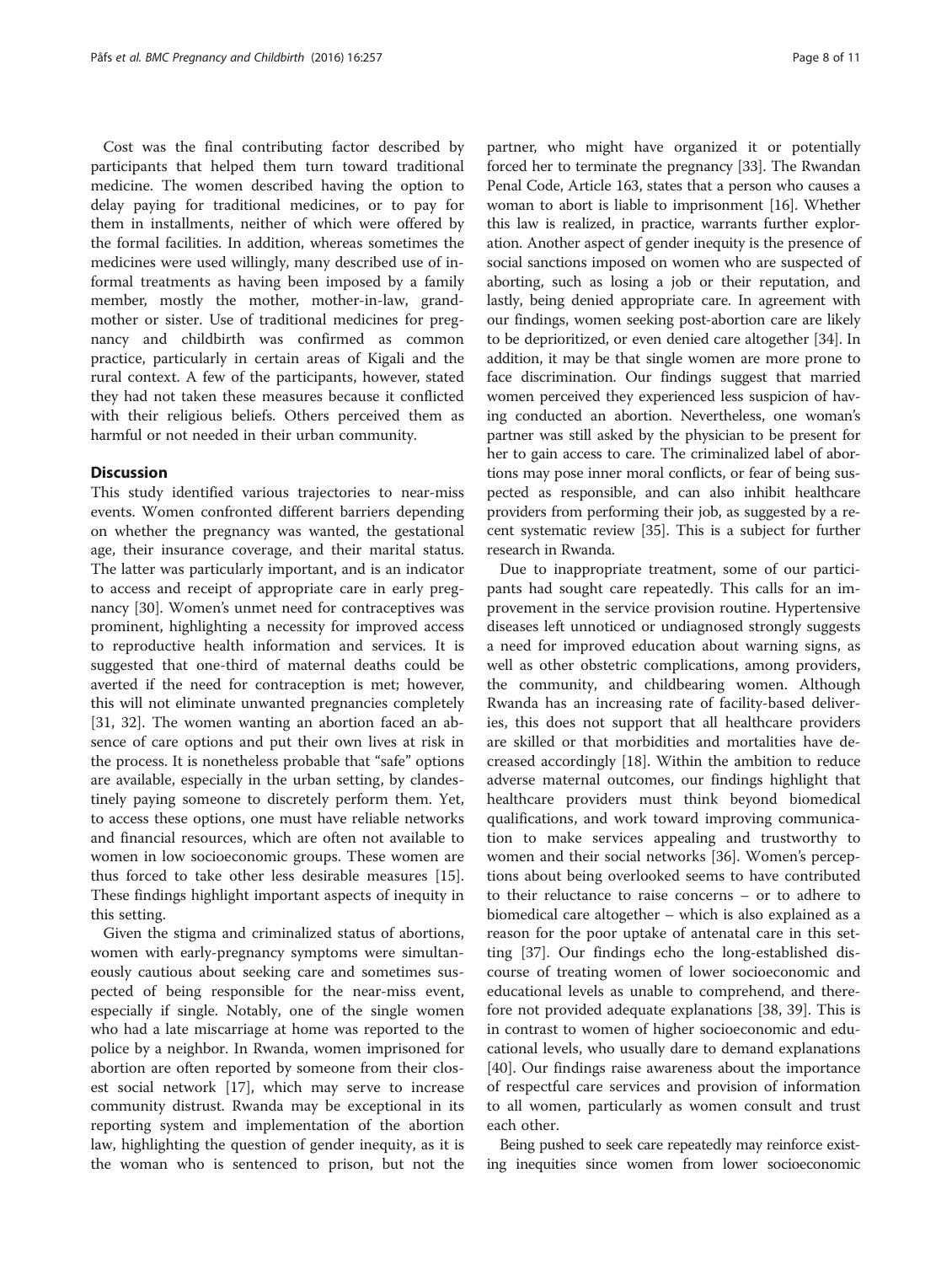groups are considered to be more affected [\[41\]](#page-9-0). We found it interesting, that to balance the current constraints of the health system, some healthcare providers sometimes assisted by paying for the women's services themselves. This act of kindness is appreciated, but may lead to discrimination if only certain types of patients are randomly helped. In addition, despite being insured, the women still faced difficulties, especially if unexpected surgery or unsubsidized medicines were needed. Thus, amendments to the insurance system for improvement of universal health coverage are needed. Importantly, near-miss women are more likely to face catastrophic and unanticipated health expenditures, as well as severe health consequences that make them unable to return to income generating activities [[41](#page-9-0), [42](#page-9-0)]. As our findings suggest, the loss of employment due to social repercussions is worthy of attention. We thus want to emphasize the need for a continuum of care, both preventive and post-treatment, including contraceptive counseling to prevent unintended pregnancies.

Medical pluralism and the social interpretation of illness are not new phenomena during pregnancy, but are often overlooked in the global and local promotion of biomedical strategies [\[43](#page-9-0)]. For instance, one indicator of the fifth millennium development goal (MDG5) was to increase the frequency of births attended by skilled personnel [[44\]](#page-9-0). This might have contributed to the ban on homebirths and the usage of traditional medicine, causing conflict with local reasoning [\[45, 46\]](#page-10-0). Change remains crucial as usage of traditional medicine during pregnancy is suggested to contribute to morbidities and neonatal death, or can delay or dissuade women from seeking biomedical care altogether [\[45](#page-10-0), [46\]](#page-10-0). Pregnant women will continue to utilize traditional medicines if an illness is perceived to be a result of witchcraft [[38](#page-9-0), [47\]](#page-10-0). Our findings further highlight a paradox in the value of traditional medicine; women expressed concern over being penalized for violating guidelines; however this did not seem to deter women from using it. Recommended ahead of penalizations are incentives that inform, meet, and challenge the sociocultural beliefs and practices of traditional medicines in a respectful manner.

#### Strengths and limitations

This paper explores women's narratives about maternal near-miss among those who reached the hospital on time. A potential limitation is the lack of inclusion of women who never made it to the health facility. We interviewed the women while still at the health facility to help facilitate immediate recall of the event. However, this milieu and the criminalization of induced abortions have likely contributed to some women being less outspoken. The necessity for building trust between the researchers and women was relevant, and we employed follow-up interviews to help provide consistency and to

show the women our enduring interest in their experiences. The interviews conducted outside of the facility provided a more nuanced picture of the care encounter, suggesting women will be more reluctant to report criticism about care if interviewed at the hospital [\[23](#page-9-0)]. The first author was dependent on language interpretation, which was a reason for having more than one external interpreter double-check the transcripts for mistranslations.

## Conclusions

This study contributes to an improved understanding of the chain of events leading to increased risk for severe maternal outcomes in Rwanda. Inequities in exercising one's own reproductive choices are highlighted. Although Rwanda presents a high number of women delivering at health facilities, adherence to preventive measures outside of the formal health system continues. Due to inappropriate treatment, women are pushed into repeated care-seeking, emphasizing the need for improved communication and continuum of care, and amendments to the insurance system. Trust matters, and preventable maternal mortality will not be eliminated if women or their closest social network trust neither the biomedical care provided nor each other. Questions remain about how to build trust in a system that labels certain symptoms during pregnancy as criminal. To further decrease cases of maternal morbidity and mortality, the maternal health services need to meet women's actual needs and be trustworthy for all.

#### Acknowledgement

We want to thank all the women who participated in this study, and acknowledge the research assistants for their valuable work during data collection.

#### Funding

This work was supported by the Swedish International Development Cooperation Agency/SAREC (SWE 2010-060) and the faculty of Medicine at Uppsala University, Sweden.

#### Availability of data and materials

The anonymized transcripts are available from the corresponding author on reasonable request.

#### Authors' contributions

JP participated in design of the study, carried out data collection, analysis and interpretation of data, and draft of manuscript. AM participated in design of the study, and coordination at site. PBF participated in design of the study, analysis and interpretation of data, and draft of manuscript. MKA participated in design of the study. SR participated in design of the study, and coordination at site. BE had the original idea of the study, participated in design of the study, analysis and interpretation of data. All authors read, revised and approved the final manuscript.

#### Competing interests

The authors declare that they have no competing interests.

#### Consent for publication

Consent was obtained from participants for anonymous quotes to be published in peer reviewed journal publications.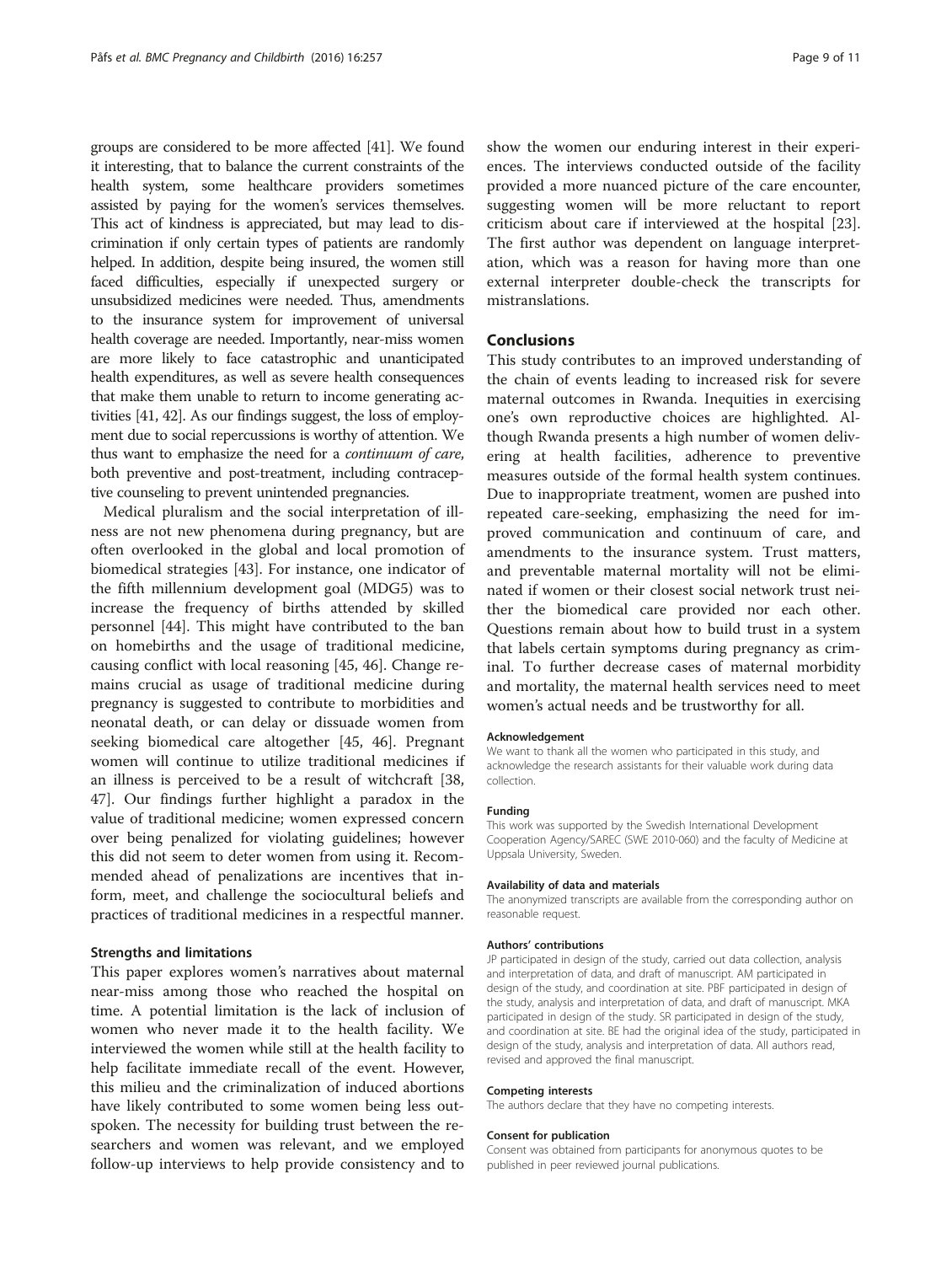#### <span id="page-9-0"></span>Ethics approval and consent to participate

This study was reviewed and approved by the Rwanda National Health Research Committee, Kigali (NHRC/2012/PROT/0045). All participants gave informed consent to participate and were made aware that participation was voluntary whereby they could withdraw from the interview at any time without explanation.

#### Author details

<sup>1</sup>Department of Women's and Children's Health, International Maternal and Child Health (IMCH), Akademiska Sjukhuset, Uppsala University, SE-751 85 Uppsala, Sweden. <sup>2</sup>Department of Pediatrics and Child Health, College of Medicine and Health Sciences, School of Medicine, University of Rwanda, P.O. Box 217 Butare, Huye, Rwanda. <sup>3</sup>School of Education, Health and Social Studies, Dalarna University, SE-791 88 Falun, Sweden. <sup>4</sup>Department of Obstetrics & Gynecology, College of Medicine and Health Sciences, School of Medicine, University of Rwanda, P.O.Box 3286, Kigali, Rwanda. <sup>5</sup>Department of Clinical Research, University Teaching Hospital of Kigali, BP 655 Kigali, Rwanda.

## Received: 22 December 2015 Accepted: 20 August 2016 Published online: 02 September 2016

#### References

- WHO, Unicef, Unfpa, The World Bank, The United Nations population Division: Trends in Maternal Mortality: 1990-2013. Estimates by WHO,UNICEF, UNIFPA, The World Bank and the United Nations population Division. Geneva: World Health Organisation; 2014.
- 2. WHO. Strategies toward Ending Preventable Maternal Mortality (EPMM). Geneva: World Health Organization; 2011.
- 3. WHO. Unsafe Abortion: Global and Regional Estimates of the Incidence of Unsafe Abortion and Associated Mortality in 2008. World Health Organization; 2011.
- 4. Grimes DA, Benson J, Singh S, Romero M, Ganatra B, Okonofua FE, Shah IH. Unsafe abortion: the preventable pandemic. Lancet. 2006;368:1908–19.
- 5. National Institute of Statistic of Rwanda (NISR) [Rwanda], Ministry of Health (MOH), ICF International. Rwanda Demographic and Health Survey 2010. Calverton, Maryland, USA: NISR, MOH, and ICF International; 2012.
- 6. National Institute of Statistic of Rwanda (NISR) [Rwanda]. Ministry of Health (MOH): Demographic and Health Survey 2014/2015 Key Findings Rwanda. Kigali, Rwanda: NISR; 2015.
- 7. Nathan LM, Shi Q, Plewniak K, Zhang C. Decentralizing Maternity Services to Increase Skilled Attendance at Birth and Antenatal Care Utilization in Rural Rwanda : A Prospective Cohort Study. Matern Child Health J. 2015;19:1949–55.
- 8. Chambers V, Golooba-Mutebi F. Is the Bride Too Beautiful? Safe Motherhood in Rural Rwanda. Africa Power and Politics Programme Research Report 4; 2012.
- Saksena P, Antunes AF, Xu K, Musango L, Carrin G. Mutual health insurance in Rwanda: evidence on access to care and financial risk protection. Health Policy. 2011;99:203–9.
- 10. Musafili A, Essén B, Baribwira C, Selling KE, Persson L-Å. Social equity in perinatal survival: a case-control study at hospitals in Kigali, Rwanda. Acta Paediatr. 2015;104:1233–40.
- 11. Pierce H, Heaton TB, Hoffmann J. Increasing maternal healthcare use in Rwanda: implications for child nutrition and survival. Soc Sci Med. 2014;24:61–7.
- 12. Logie DE, Rowson M, Ndagije F. Innovations in Rwanda's health system: looking to the future. Lancet. 2008;372:256–61.
- 13. Key Indicators [<http://www.moh.gov.rw/index.php?id=3>]. Accesed 19 Feb 2015.
- 14. Rwanda national health insurance policy [\[http://www.moh.gov.rw/fileadmin/](http://www.moh.gov.rw/fileadmin/templates/Docs/Mutual_policy_document_final1.pdf) [templates/Docs/Mutual\\_policy\\_document\\_final1.pdf](http://www.moh.gov.rw/fileadmin/templates/Docs/Mutual_policy_document_final1.pdf)]. Accesed 13 Apr 2015.
- 15. Basinga P, Moore AM, Singh SD, Carlin EE, Birungi F, Ngabo F. Abortion Incidence and Postabortion Care in Rwanda. Stud Fam Plann. 2012;43:11–20.
- 16. Republic of Rwanda. Organic Law N° 01/2012/OL of 02/05/2012, Organic Law Instituting the Penal Code. Kigali: The Republic of Rwanda; 2012.
- 17. Umuhoza C, Oosters B, van Reeuwijk M, Vanwesenbeeck I. Advocating for safe abortion in Rwanda: how young people and the personal stories of young women in prison brought about change. Reprod Health Matters. 2013;21:49–56.
- 18. Rulisa S, Umuziranenge I, Small M, van Roosmalen J. Maternal near miss and mortality in a tertiary care hospital in Rwanda. BMC Pregnancy Childbirth. 2015;15:203.
- 19. Say L, Souza JP, Pattinson RC. Maternal near miss–towards a standard tool for monitoring quality of maternal health care. Best Pract Res Clin Obstet Gynaecol. 2009;23:287–96.
- 20. Say L, Pattinson RC, Gülmezoglu AM. WHO systematic review of maternal morbidity and mortality: the prevalence of severe acute maternal morbidity (near miss). Reprod Health. 2004;1:3.
- 21. Nelissen E, Mduma E, Broerse J, Ersdal H, Evjen-Olsen B, van Roosmalen J, Stekelenburg J. Applicability of the WHO maternal near miss criteria in a low-resource setting. PLoS ONE. 2013;8:e61248.
- 22. Roost M, Jonsson C, Liljestrand J, Essen B. Social differentiation and embodied dispositions: a qualitative study of maternal care-seeking behaviour for near-miss morbidity in Bolivia. Reprod Health. 2009;6:1–10.
- 23. Filippi V, Richard F, Lange I, Ouattara F. Identifying barriers from home to the appropriate hospital through near-miss audits in developing countries. Best Practice Res Clin Obstet Gynaecol. 2009;23:389–400.
- 24. Roost M, Altamirano VC, Liljestrand J, Essen B. Priorities in emergency obstetric care in Bolivia–maternal mortality and near-miss morbidity in metropolitan La Paz. BJOG. 2009;116:1210–7.
- 25. Adler AJ, Filippi V, Thomas SL, Ronsmans C. Incidence of severe acute maternal morbidity associated with abortion: a systematic review. Trop Med Int Health. 2012;17:177–90.
- 26. Lincoln YS, Guba EG. Naturalist Inquiry. Beverly Hills, CA: Sage; 1985.
- 27. Guba EG, Lincoln YS. Fourth Generation Evaluation. Beverly Hills: Sage; 1989. 28. Thaddeus S, Maine D. Too far to walk: maternal mortality in context. Soc Sci Med. 1994;38:1091–110.
- 29. Filippi V, Ronsmans C, Gohou V, Goufodji S, Lardi M, Sahel A, Saizonou J, De Brouwere V. Maternity wards or emergency obstetric rooms? Incidence of near-miss events in African hospitals. Acta Obstet Gynecol Scand. 2005;84:11–6.
- 30. Dragoman M, Sheldon WR, Qureshi Z, Blum J, Winikoff B, Ganatra B. Overview of abortion cases with severe maternal outcomes in the WHO Multicountry survey on maternal and newborn health: a descriptive analysis. BJOG. 2014;121(Suppl):25–31.
- 31. Ahmed S, Li Q, Liu L, Tsui AO. Maternal deaths averted by contraceptive use: an analysis of 172 countries. Lancet. 2012;380:111–25.
- 32. Bajos N, Guen M Le, Bohet A, Panjo H, Moreau C, the FECOND group: Effectiveness of Family Planning Policies: The Abortion Paradox. PloS one 2014;9:e91539.
- 33. Cook RJ, Dickens BM, Fathalla MF. Reproductive Health and Human Rights: Integrating Medicine, Ethics, and Law. New York: Oxford University Press Inc; 2003.
- 34. Butrick E, Penn A, Itakura K, Mkumba G, Winter K, Amafumba R, Miller S. Access to transport for women with hypovolemic shock differs according to weeks of pregnancy. Int J Gynaecol Obstet 2014;127:171–4.
- 35. Rehnström Loi U, Gemzell-Danielsson K, Faxelid E, Klingberg-Allvin M. Health care providers' perceptions of and attitudes towards induced abortions in sub-Saharan Africa and Southeast Asia: a systematic literature review of qualitative and quantitative data. BMC Public Health. 2015;15:139.
- 36. Østergaard LR. Trust matters: A narrative literature review of the role of trust in health care systems in sub-Saharan Africa. Glob Public Health. 2015;10: 1046–59.
- 37. Påfs J, Musafili A, Binder Finnema P, Klingberg Allvin M, Rulisa S, Essén B. "They would never receive you without a husband": Paradoxical barriers to antenatal care scale-up in Rwanda. Midwifery. 2015;31(12):1149–56.
- 38. Chapman RR. Endangering safe motherhood in Mozambique: Prenatal care as pregnancy risk. Soc Sci Med. 2003;57:355–74.
- 39. Berry NS. Who's judging the quality of care? Indigenous Maya and the problem of "not being attended". Med Anthropol. 2008;27:164–89.
- 40. Pell C, Meñaca A, Were F, Afrah NA, Chatio S, Manda-Taylor L, Hamel MJ, Hodgson A, Tagbor H, Kalilani L, Ouma P, Pool R. Factors affecting antenatal care attendance: Results from qualitative studies in Ghana, Kenya and Malawi. PLoS ONE. 2013;8:e53747.
- 41. Murray SF, Akoum MS, Storeng KT. Capitals diminished, denied, mustered and deployed. A qualitative longitudinal study of women's four year trajectories after acute health crisis, Burkina Faso. Soc Sci Med. 2012;75(12):2455–62.
- 42. Storeng KT, Baggaley RF, Ganaba R, Ouattara F, Akoum MS, Filippi V. Paying the price: the cost and consequences of emergency obstetric care in Burkina Faso. Soc Sci Med. 2008;66:545–57.
- 43. Aborigo RA, Allotey P, Reidpath DD. The traditional healer in obstetric care: A persistent wasted opportunity in maternal health. Soc Sci Med. 2015;133:59–66.
- 44. MDG Goal 5: Improve Maternal Health [\[http://www.un.org/millenniumgoals/](http://www.un.org/millenniumgoals/maternal.shtml) [maternal.shtml\]](http://www.un.org/millenniumgoals/maternal.shtml). Accessed 17 Mar 2016.